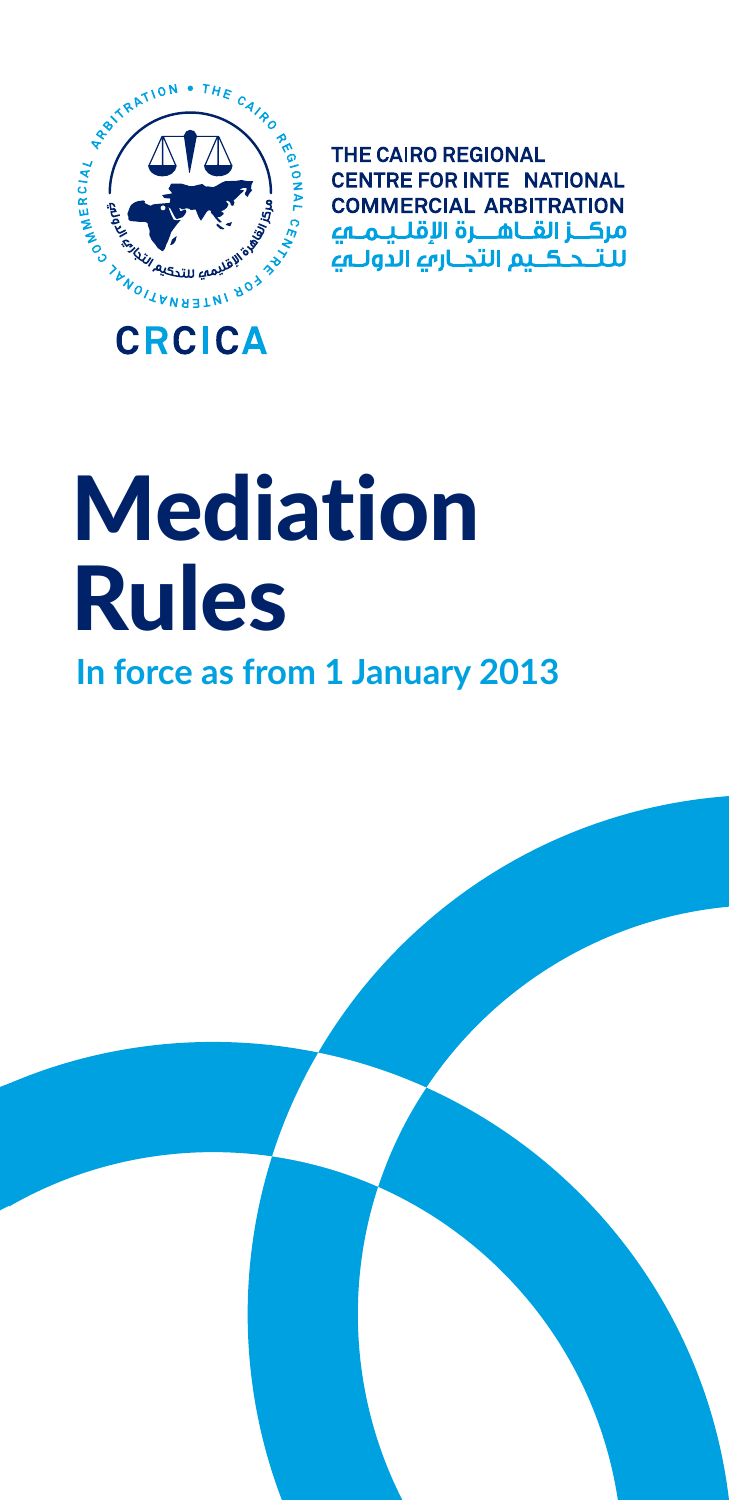#### © CRCICA 2013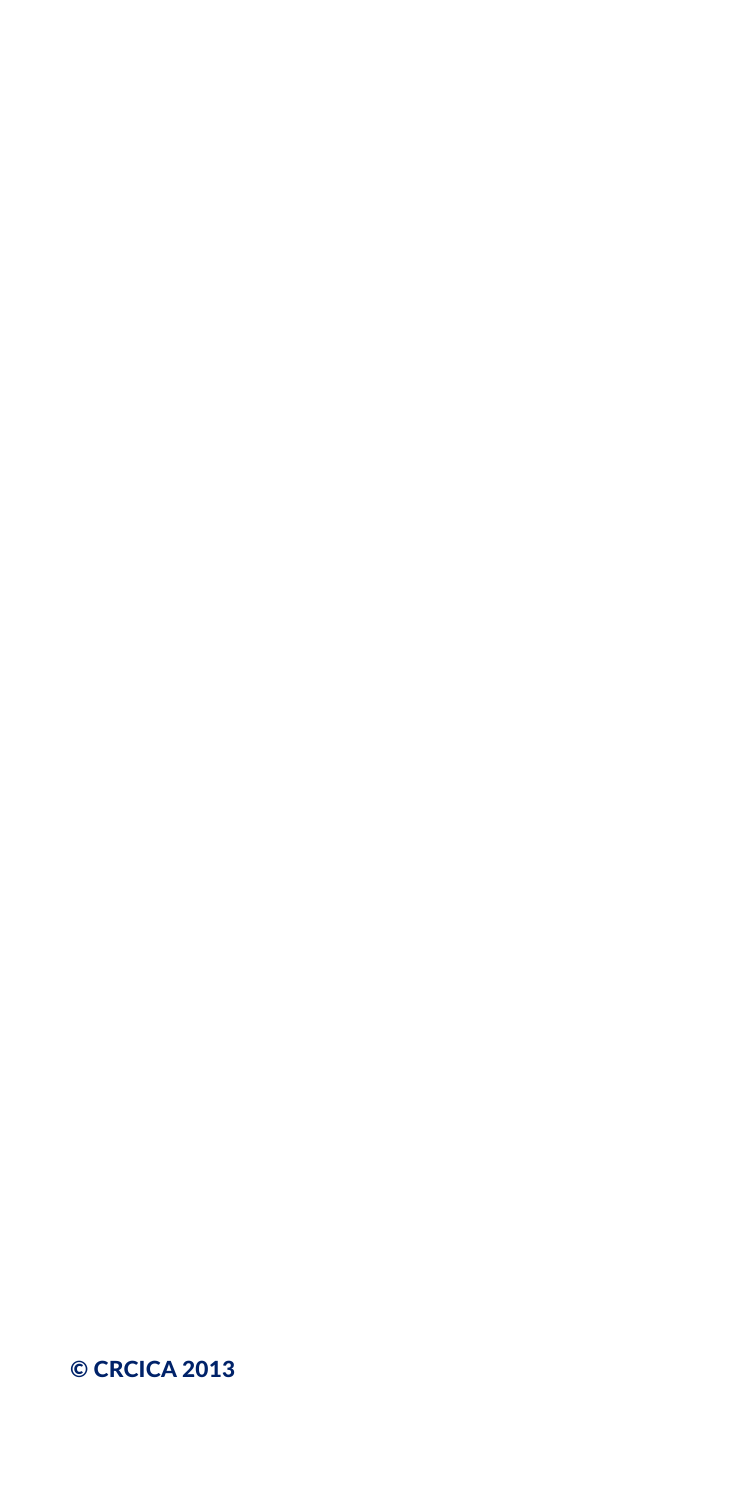## **Table of Contents**

#### [Introduction](#page-4-0)

#### [The Rules](#page-9-0)

| <b>Article 1</b>                                                      |
|-----------------------------------------------------------------------|
| <b>Article 2</b>                                                      |
| <b>Article 3</b>                                                      |
| <b>Article 4</b>                                                      |
| <b>Article 5</b>                                                      |
| <b>Article 6</b><br>Appointment and Replacement of the Mediator13     |
| <b>Article 7</b><br>Impartiality and Independence of the Mediator  14 |
| <b>Article 8</b>                                                      |
| <b>Article 9</b>                                                      |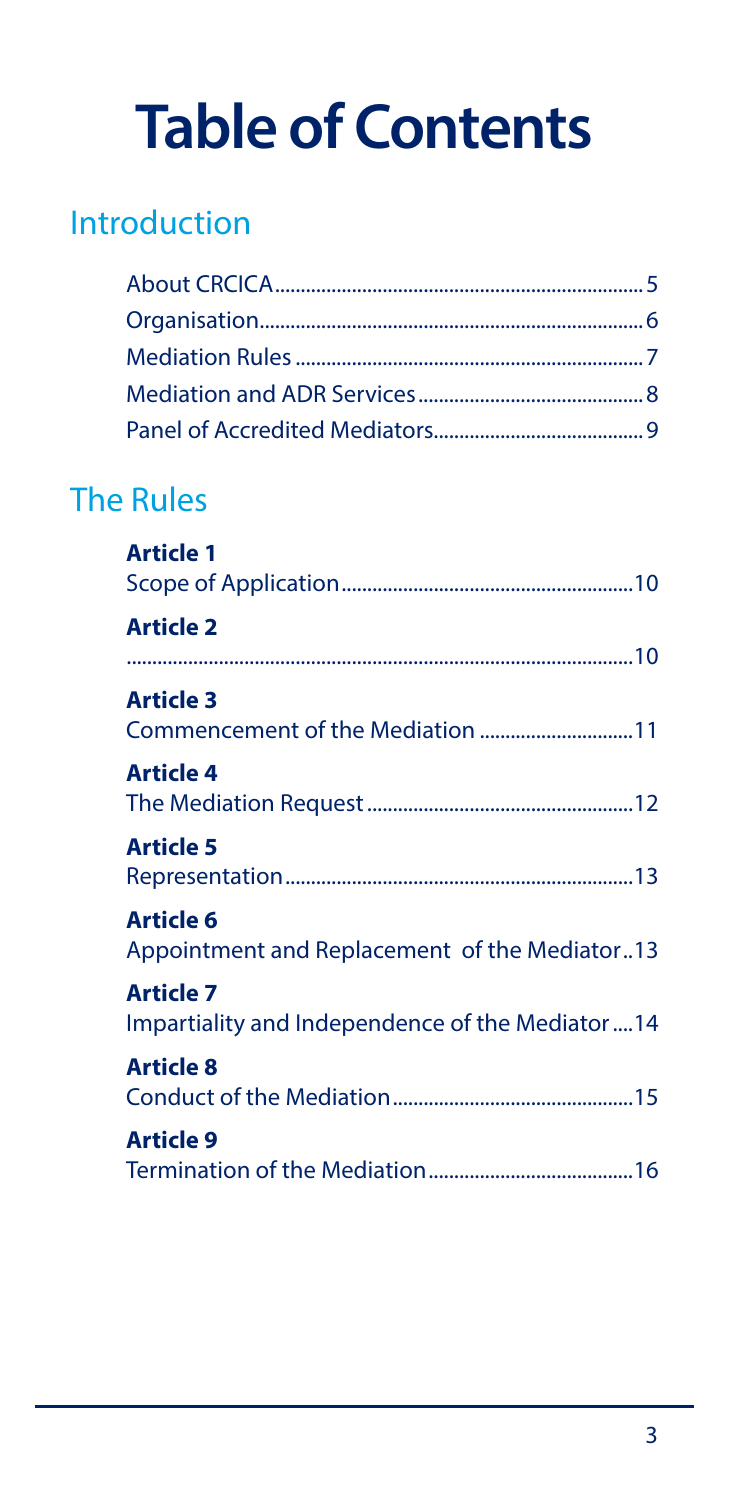#### **Article 10**

| <b>Article 11</b> |
|-------------------|
| <b>Article 12</b> |
| <b>Article 13</b> |
| <b>Article 14</b> |
| <b>Article 15</b> |
| <b>Article 16</b> |
| <b>Article 17</b> |
| <b>Article 18</b> |

#### Annex to the Rules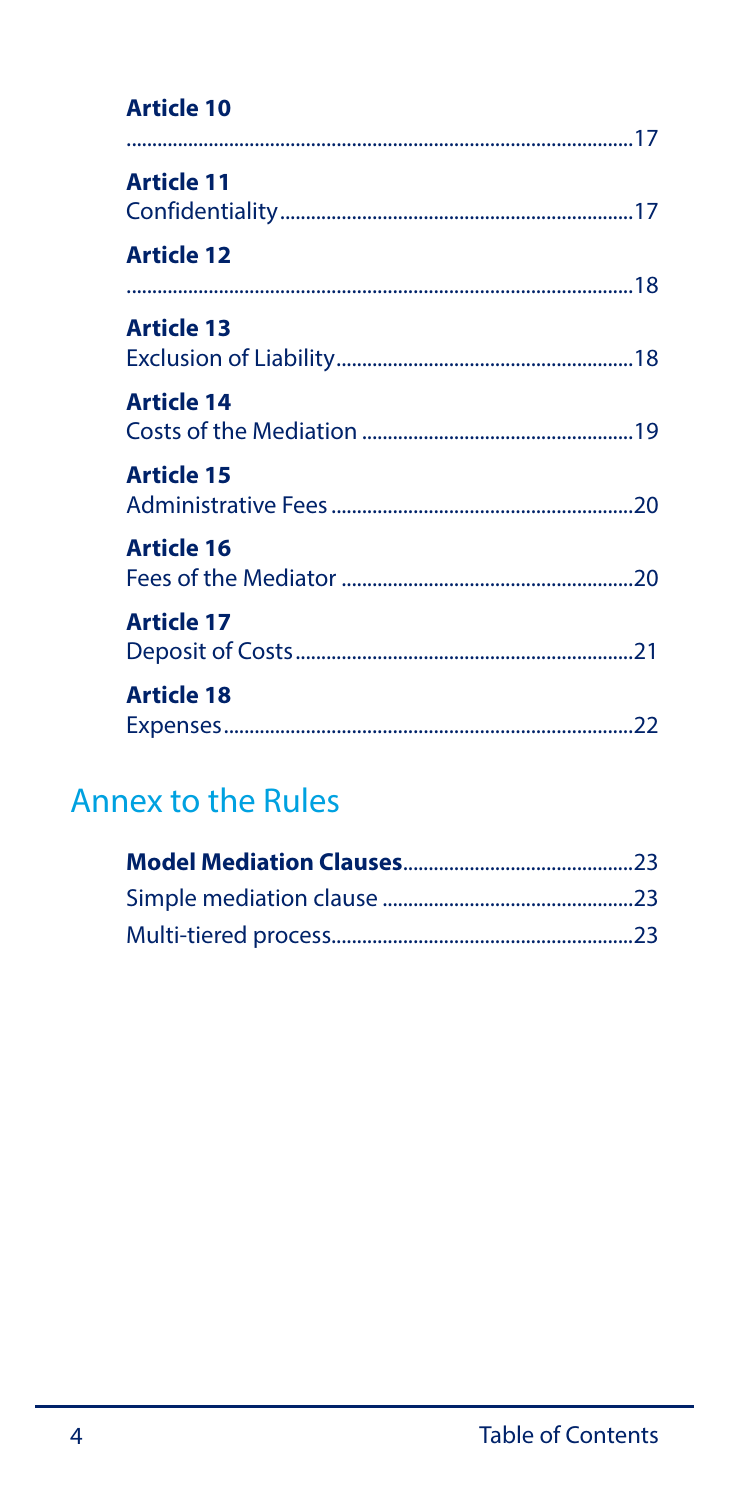## **Introduction**

### <span id="page-4-0"></span>**About CRCICA**

- 1. The Cairo Regional Centre for International Commercial Arbitration (the "CRCICA" or the "Centre") is an independent non-profit international organization established in 1979 under the auspices of the Asian African Legal Consultative Organization ("AALCO"),(1) in pursuance of AALCO's decision taken at the Doha Session in 1978 to establish regional centres for international commercial arbitration in Asia and Africa.
- 2. In 1979, an agreement was concluded between AALCO and the Egyptian Government for the establishment of CRCICA for an experimental period of three years. In 1983, another agreement was concluded between AALCO and the Egyptian Government granting permanent status to CRCICA.

<sup>(1)</sup> This Organization is headquartered in New Delhi, India and was established in 1956 as an outcome of the Bandung Conference, which took place in 1955 in Bandung, Indonesia. It was formerly known as the Asian–African Legal Consultative Committee ("AALCC") until June 2001 when it changed its name to the Asian-African Legal Consultative Organization ("AALCO"). AALCO presently have forty-seven countries as its members, comprising almost all the major States from Asia and Africa. These States are: Arab Republic of Egypt; Bahrain; Bangladesh; Brunei Darussalam; Botswana; Cameroon; Cyprus; Democratic People's Republic of Korea; Gambia; Ghana; India; Indonesia; Iraq; Islamic Republic of Iran; Japan; Jordan; Kenya; Kuwait; Lebanon; Libya; Malaysia; Mauritius; Mongolia; Myanmar; Nepal; Nigeria; Oman; Pakistan; People's Republic of China; Qatar; Republic of Korea; Saudi Arabia; Sierra Leone; Senegal; Singapore; Somalia; South Africa, Sri Lanka; Palestine; Sudan; Syria; Tanzania; Thailand; Turkey; Uganda; United Arab Emirates; and Republic of Yemen.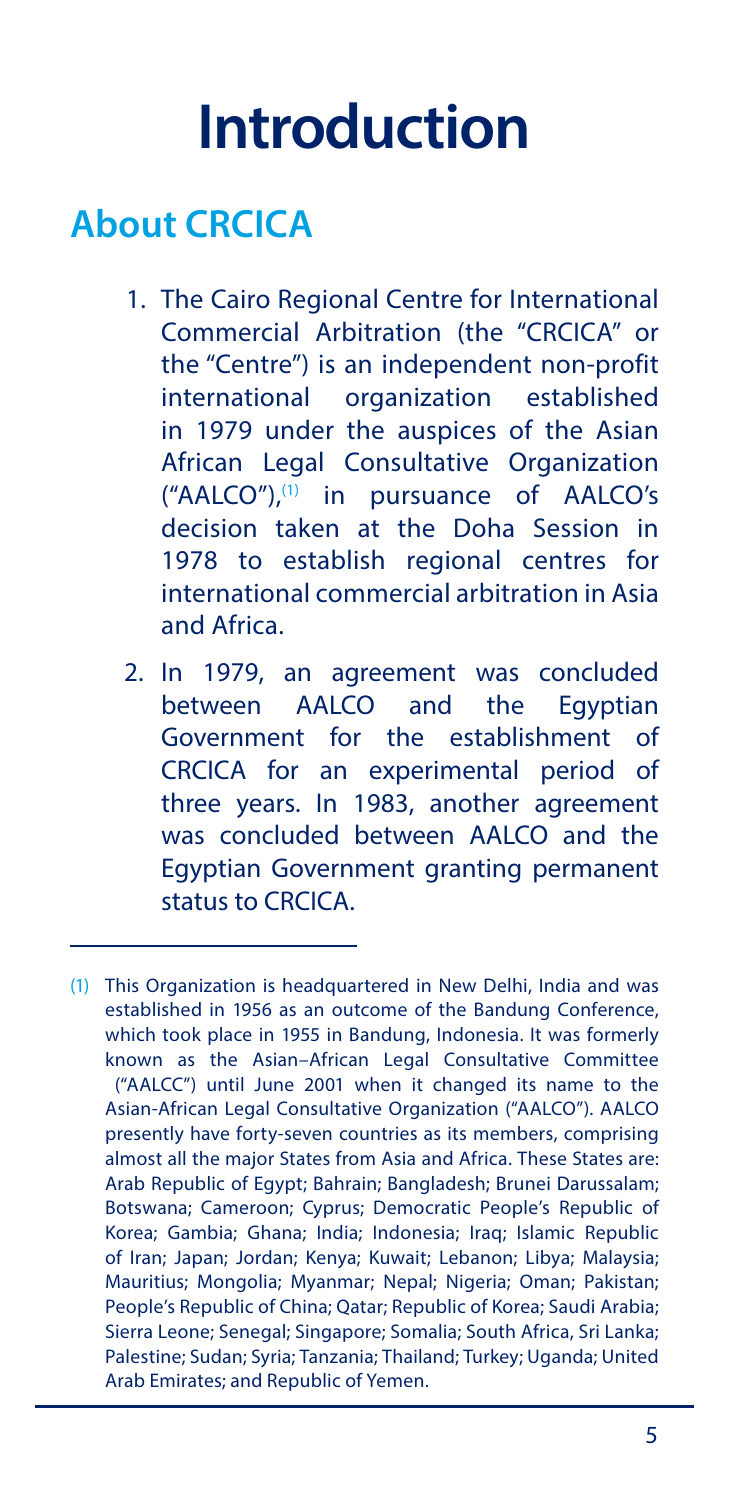<span id="page-5-0"></span>3. Pursuant to the Headquarters Agreement concluded in December 1987 between AALCO and the Egyptian Government, CRCICA's status as an international organization was recognized and the Centre and its branches were endowed with all necessary privileges and immunities ensuring their independent functioning.<sup>(2)</sup>

#### **Organisation**

CRCICA is composed of:

- 1. A Board of Trustees (the "Board") comprising some eminent African, Asian and other experts;<sup>(3)</sup>
- 2. The Director of the Centre (the "Director"); and
- 3. An Advisory Committee (the "Advisory Committee") composed from amongst the members of the Board in addition to other eminent African, Asian and other experts.<sup>(4)</sup>

- (3) For more information about the formation and functions of CRCICA's Board of Trustees, please visit: https://crcica.org/board\_of\_trustees.aspx
- (4) For more information about the formation and functions of CRCICA's Advisory Committee, please visit: https://crcica.org/advisory\_committee.aspx

<sup>(2)</sup> For more information about this Agreement, CRCICA and its activities, please visit: https://www.crcica.org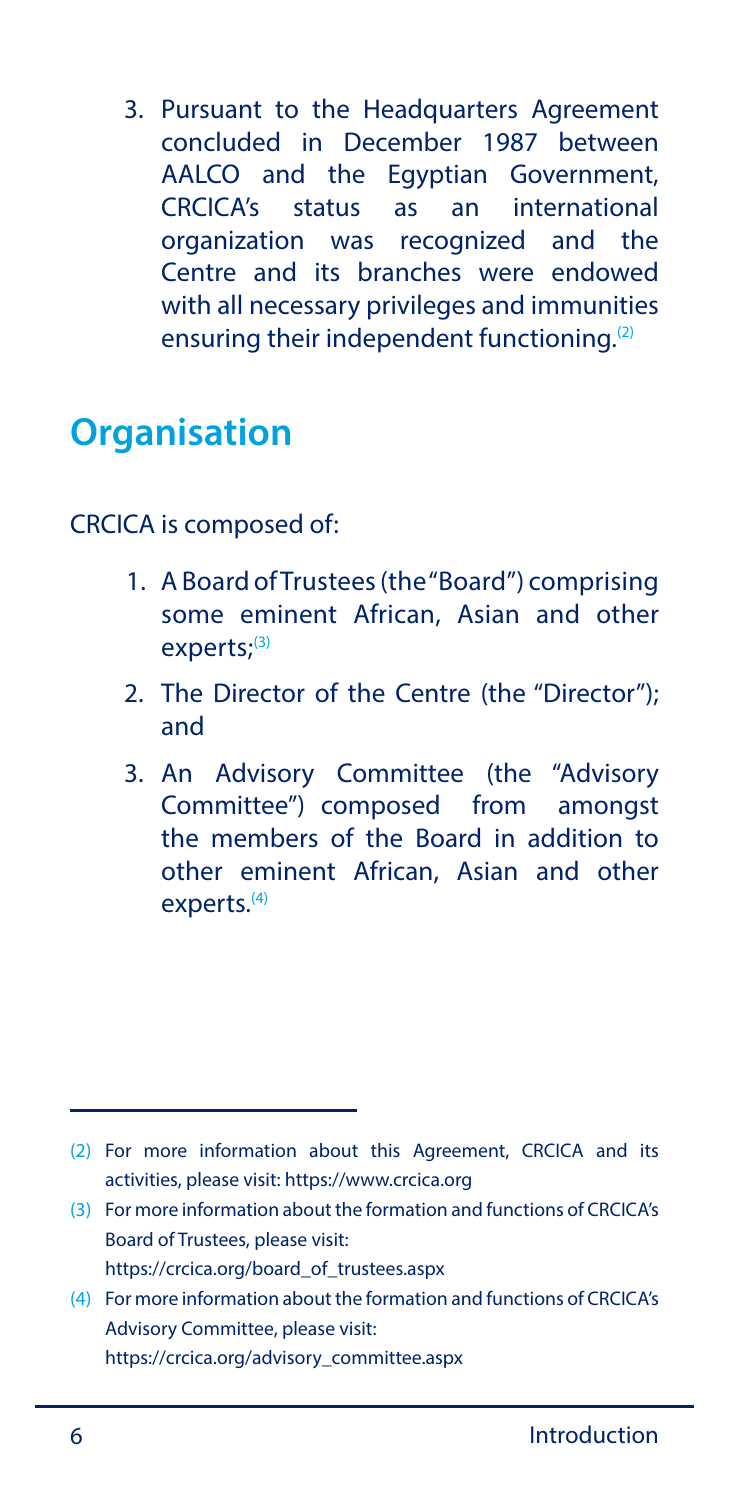#### <span id="page-6-0"></span>**Mediation Rules**

- 1. The Mediation process is a flexible process conducted confidentially in which a neutral person appointed by or on behalf of the parties actively assists the parties in working towards a resolution of a dispute or difference, with the parties in ultimate control of the decision to settle and the terms of the settlement agreement.
- 2. CRCICA's Mediation Rules were issued in March 1990.
- 3. In August 2001, an amended version of CRCICA›s Mediation Rules was issued and the Mediation and ADR (Alternative Dispute Resolution) Centre was inaugurated as a branch of CRCICA to administer mediation and other ADR such as conciliation, technical expertise, mini trials and claim review boards.
- 4. The present CRCICA Mediation Rules have entered into force as from 1 January 2013.(5)

<sup>(5)</sup> The present CRCICA Mediation Rules are available online at: https://www.crcica.org/rules/mediation/2013/crcica\_mediation\_rules\_2013.pdf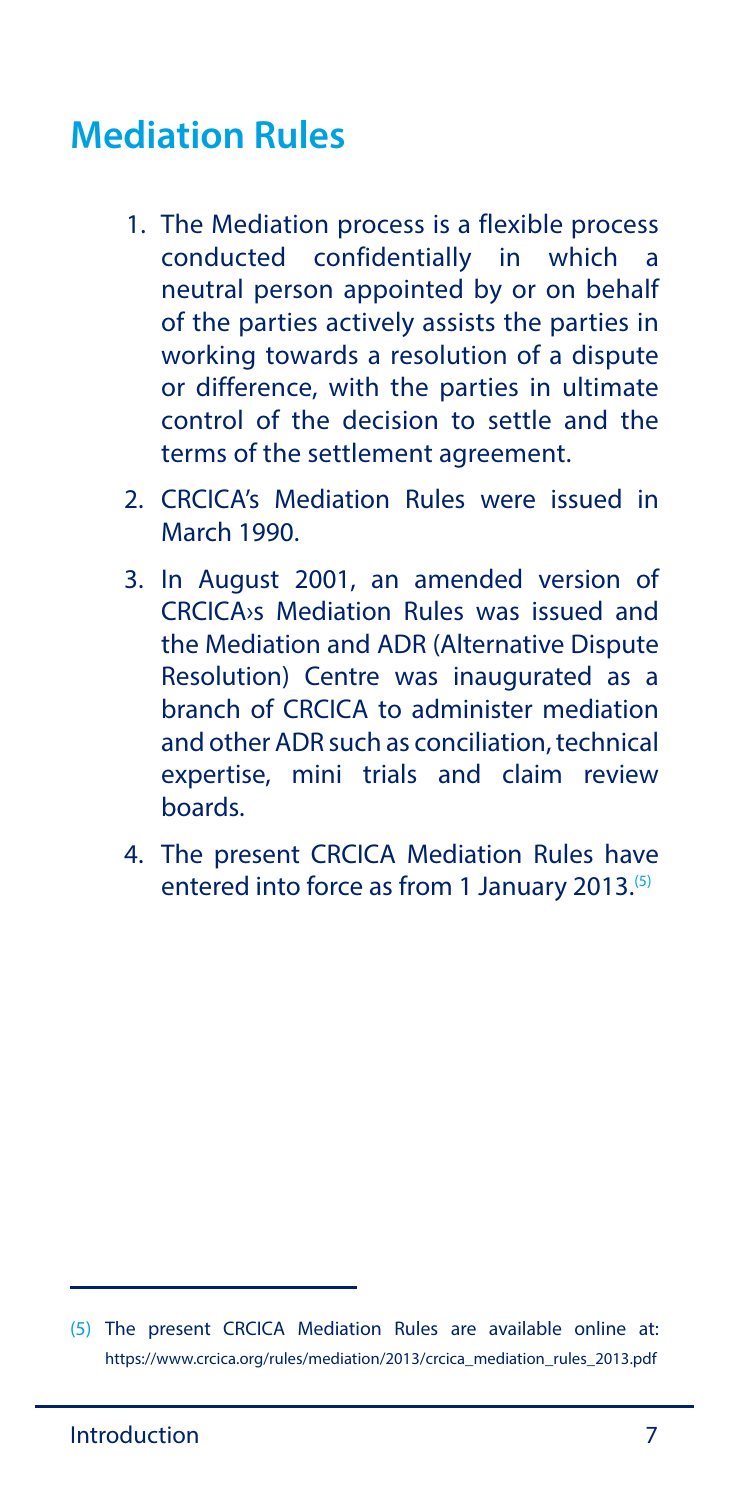### <span id="page-7-0"></span>**Mediation and ADR Services**

The scope of Mediation and ADR services offered by CRCICA encompasses the following:

- 1. Administering domestic and international mediation and other ADR mechanisms under its auspices;
- 2. Provision of institutional mediation services according to its Rules or any other rules agreed upon by the parties;
- 3. Providing *ad hoc* mediations and other ADR mechanisms with necessary technical and administrative assistance at the request of the parties;
- 4. Providing advice to the disputants;
- 5. Promotion of mediation and other ADR mechanisms in the Afro-Asian region through the organization of international conferences and seminars as well as the publication of researches serving both the legal and business communities;
- 6. Building the capacity of mediators and legal scholars from the Afro-Asian region by organizing training programs and workshops on mediation and ADR in cooperation with other institutions and organizations;
- 7. Coordination with and provision of assistance to other mediation and ADR institutions particularly those existing within the region; and
- 8. Establishing a comprehensive library specializing in mediation and ADR.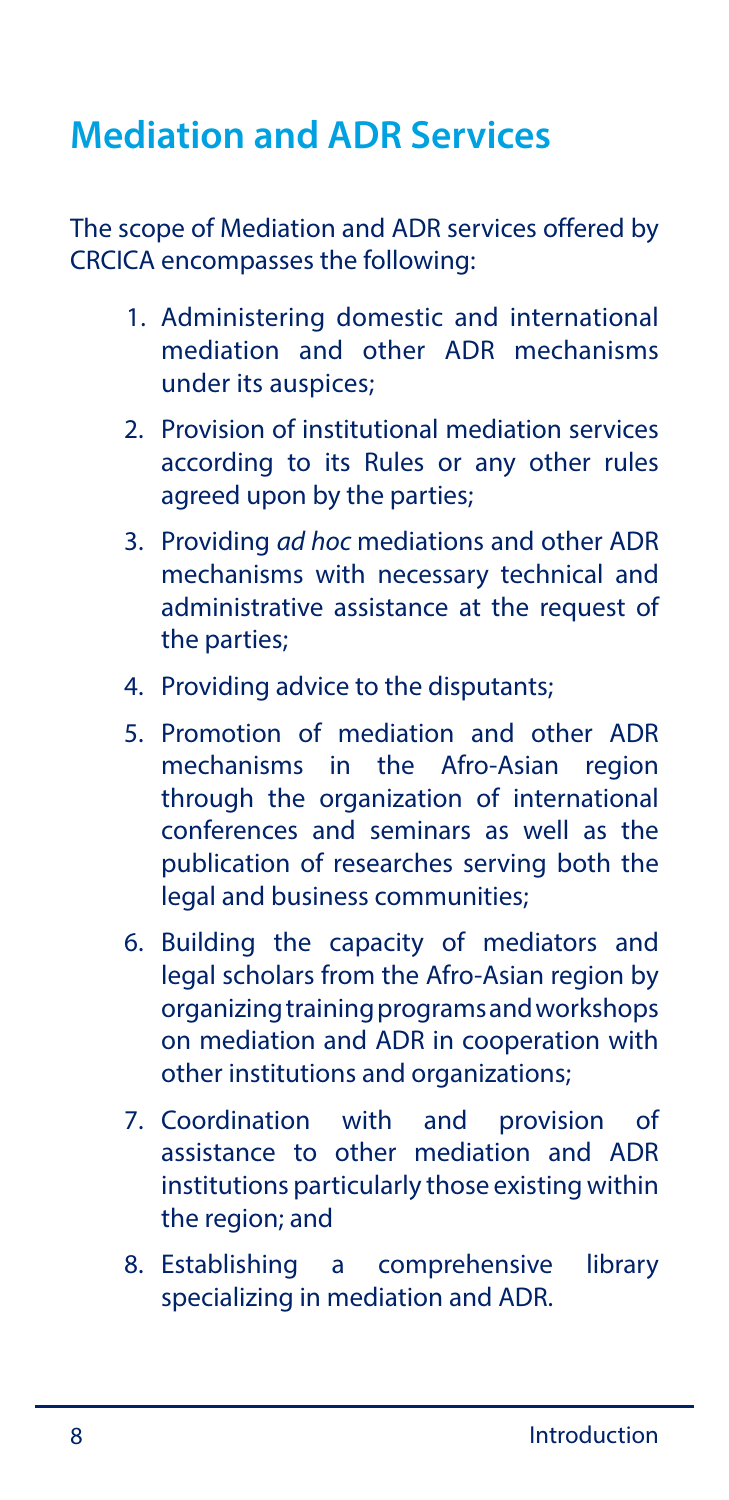#### <span id="page-8-0"></span>**Panel of Accredited Mediators**

CRCICA's Panel of Mediators includes experienced accredited mediators with various professional backgrounds, which allow the parties a wide range of freedom for the selection of their mediators or neutrals according to the nature of the dispute. The parties are not obliged to appoint their mediators or neutrals from amongst this Panel. However, the Centre is bound to appoint from amongst this Panel when exercising its role as an appointing authority under the Rules. $(6)$ 

<sup>(6)</sup> CRCICA's Panel of Accredited Mediators is available online at: https://crcica.org/Mediators\_People.aspx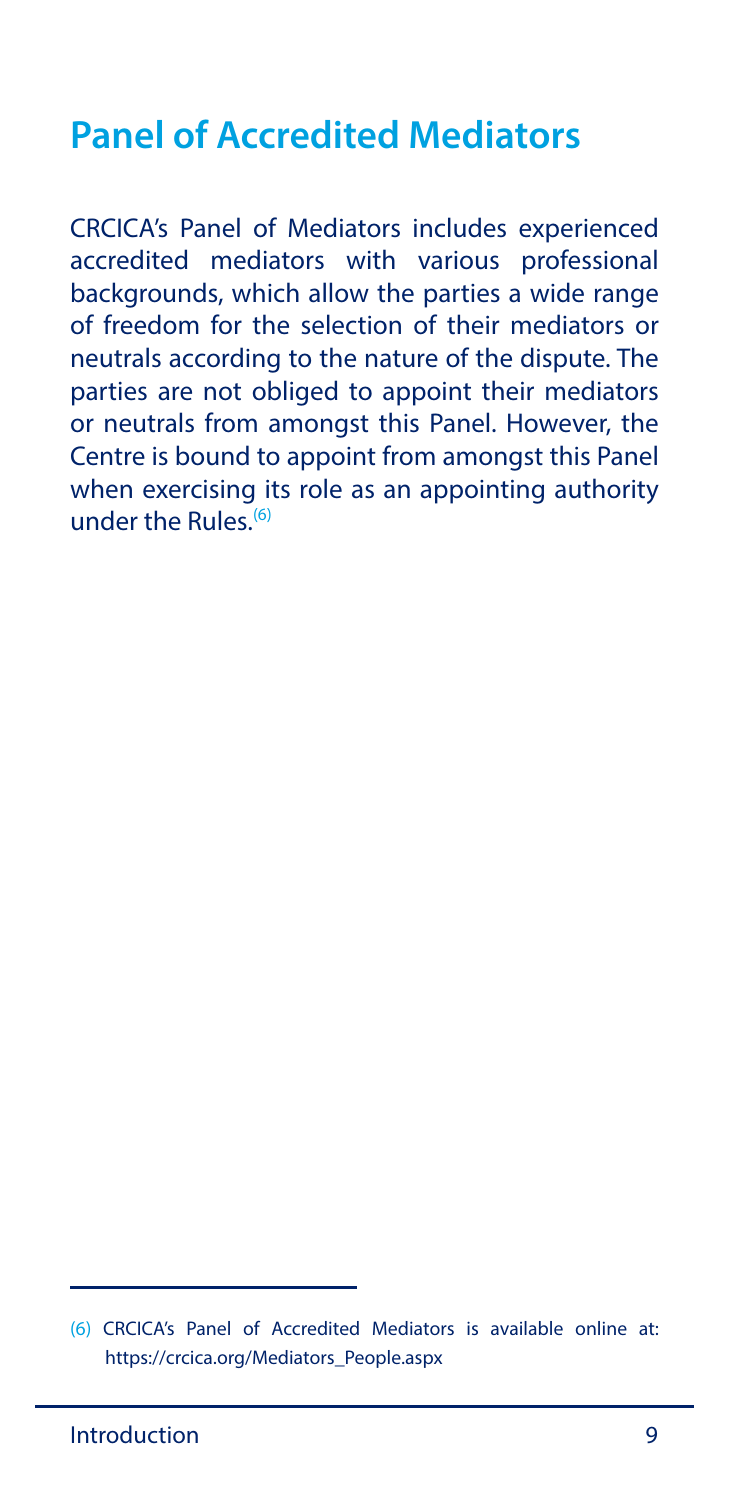## <span id="page-9-0"></span>**The Rules**

#### **Article 1 Scope of Application**<sup>(7)</sup>

- 1. Where parties have agreed that disputes or differences between them shall be referred to mediation under the Rules of Mediation of the CRCICA (the "Rules"), then such disputes or differences shall be settled in accordance with these Rules subject to such modification as the parties may agree.
- 2. Where the parties have agreed to submit their disputes to mediation under the Rules, they shall be deemed to have submitted to the Rules in effect on the date of commencement of the mediation, unless agreed otherwise.

#### **Article 2**

1. For the purposes of these Rules, mediation, conciliation and other similar alternative dispute resolution (ADR) mechanisms are considered as the same process and these Rules shall apply no matter which term is used by the parties.

<sup>(7)</sup> Suggested model mediation clauses for insertion into contracts are annexed to these Rules.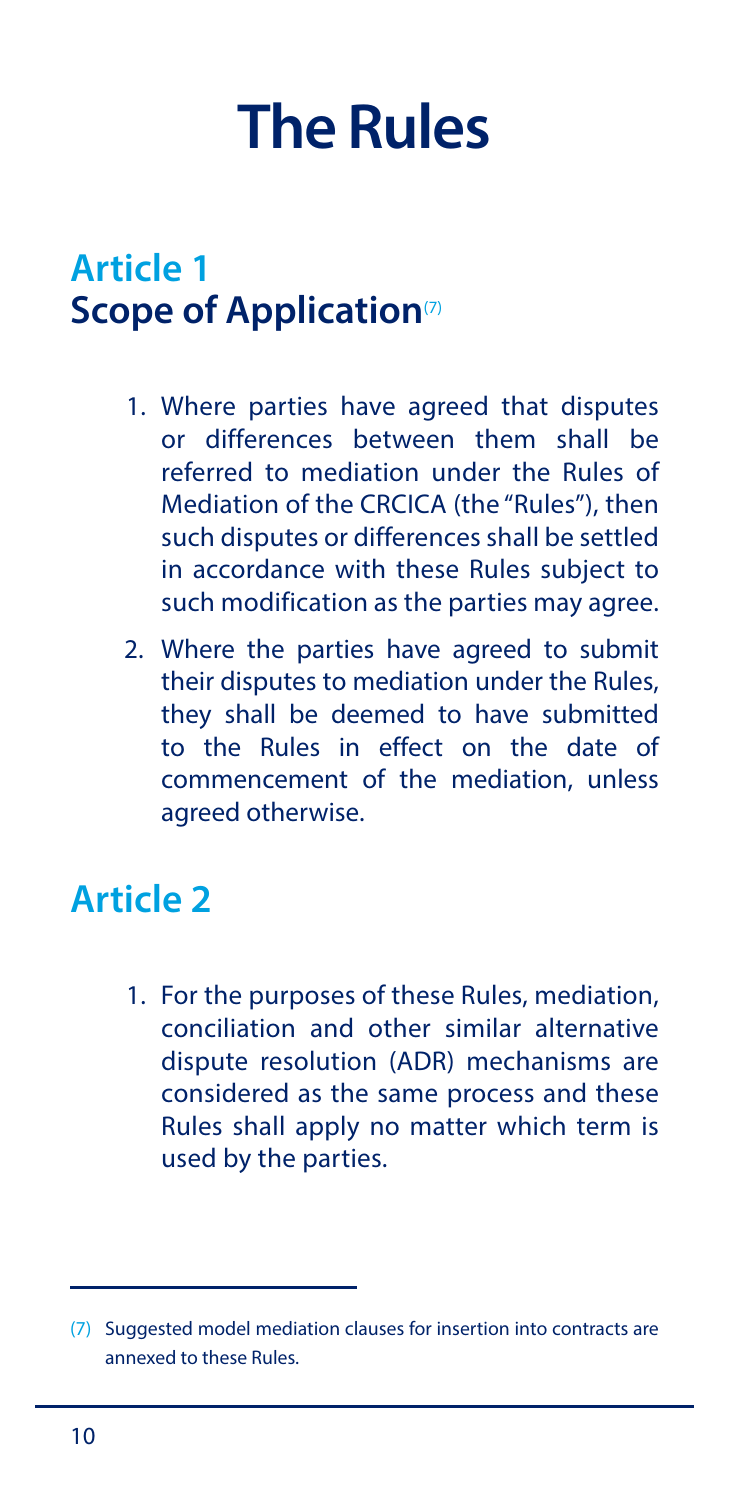<span id="page-10-0"></span>2. These Rules apply also to other forms of ADR mechanisms which may be brought before the Centre. After consultation with the parties, the mediator and, before his/ her appointment, the Centre may make adjustments to the present Rules as they may be required for the specific nature of such other ADR mechanisms.

#### **Article 3 Commencement of the Mediation**

- 1. Where there is a prior agreement to refer to the Rules, any party or parties wishing to commence mediation proceedings shall file a written request for mediation with the Centre.
- 2. Where there is no prior agreement to mediate, a party wishing to initiate mediation proceedings may file a written request with the Centre to invite any other party to agree to participate in a mediation process.
- 3. If the Centre does not receive a reply to the request for mediation from the other party to the dispute, or the latter rejects the invitation to mediate, within 15 days from the date of receipt of the request for mediation or of the said invitation, or within such other period of time as specified therein, the Centre shall inform the party initiating the invitation to mediate of this fact.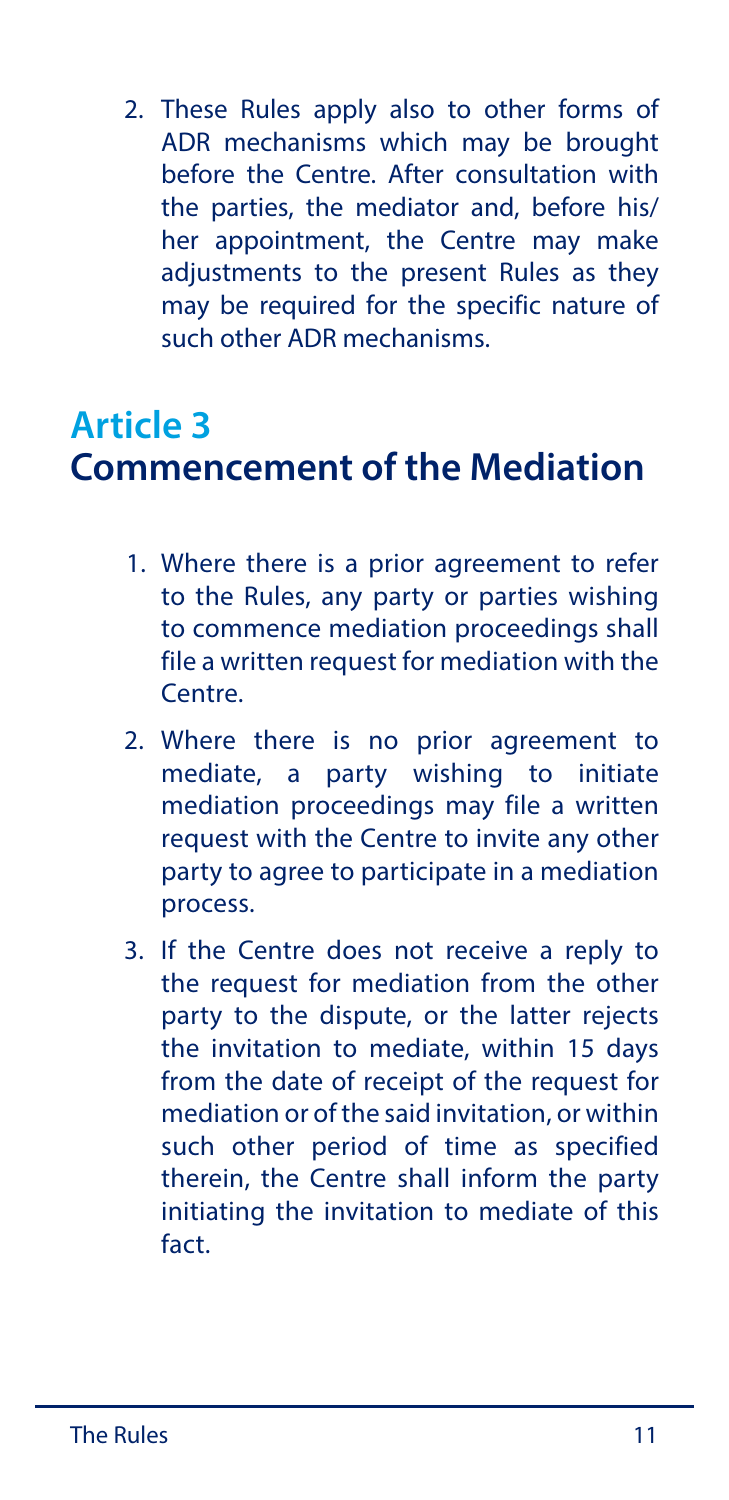<span id="page-11-0"></span>4. The mediation process shall commence when the other party accepts in writing the request for mediation or the invitation to mediate within the period stated in the abovementioned paragraph.

## **Article 4 The Mediation Request**

- 1. The request for mediation shall include the following:
	- a. A request that the dispute be referred to mediation;
	- b. The names and the contact details of the parties;
	- c. Identification of the mediation agreement that is invoked, unless mediation is referred according to article 3, paragraph 2;
	- d. Identification of any contract or other legal instrument out of or in relation to which the dispute arises or, in the absence of such contract or instrument, a brief description of the relevant relationship; and
	- e. A brief description of the dispute and the claims.
- 2. The request for mediation may include a suggestion as to the mediator's professional background and experience.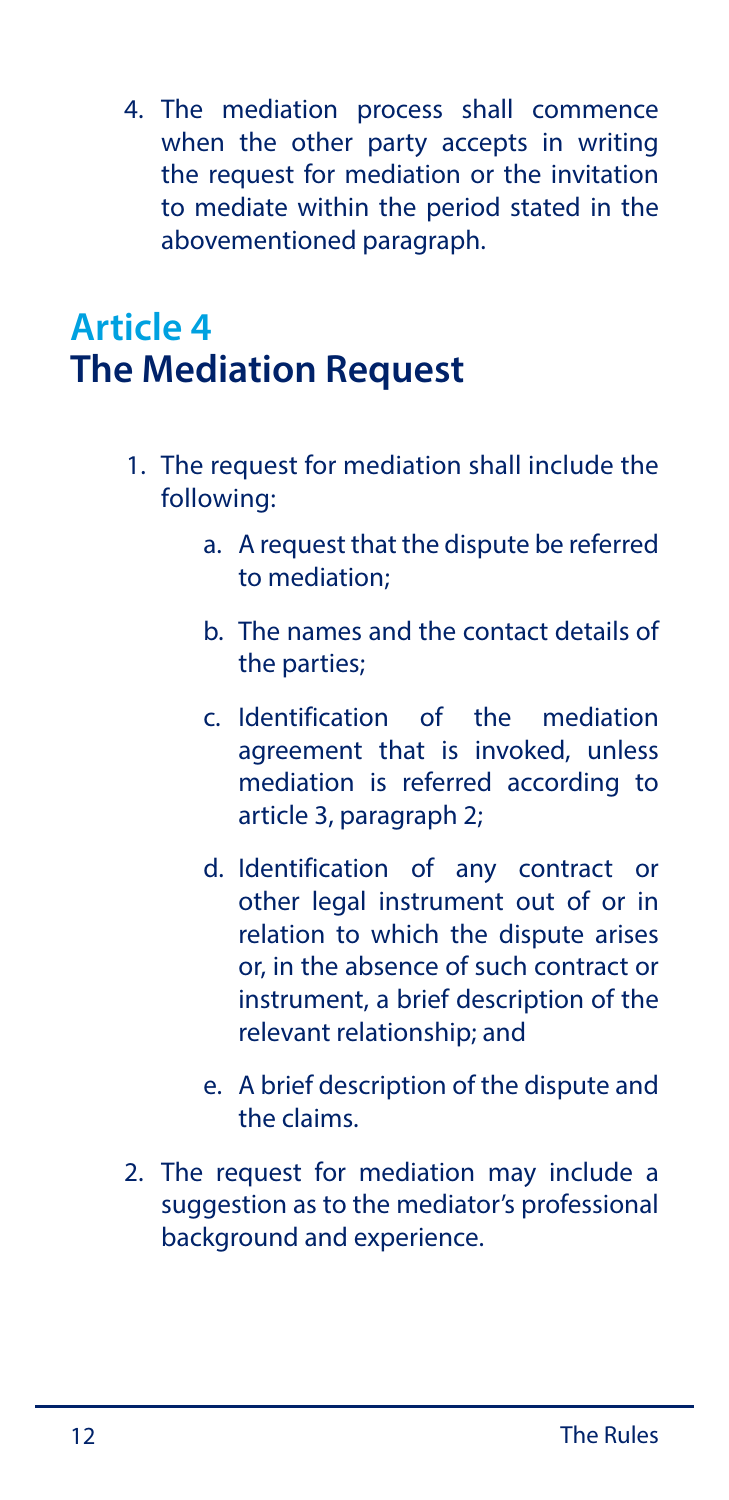### <span id="page-12-0"></span>**Article 5 Representation**

The parties attend the mediation in person. Each party may be represented by one or more persons chosen by it. The names of such persons must be communicated to the Centre. Where a person is to act as a representative of a party, the mediator, on his or her own initiative or at the request of any party, may at any time require proof of authority granted to the representative in such a form as the mediator may determine.

#### **Article 6**

#### **Appointment and Replacement of the Mediator**

- 1. The parties may jointly designate a mediator or a mechanism for appointing the mediator.
- 2. If the parties do not agree on a mediator or if the mediator has not been appointed according to article 6, paragraph 1 within the time period agreed by the parties or, where the parties have not agreed on a time period, within 14 days from the date of the commencement of the mediation, a mediator shall be appointed by the Centre from amongst the members listed in the Centre's Panel of Accredited Mediators.
- 3. There shall be a sole mediator unless the parties designate more than one mediator.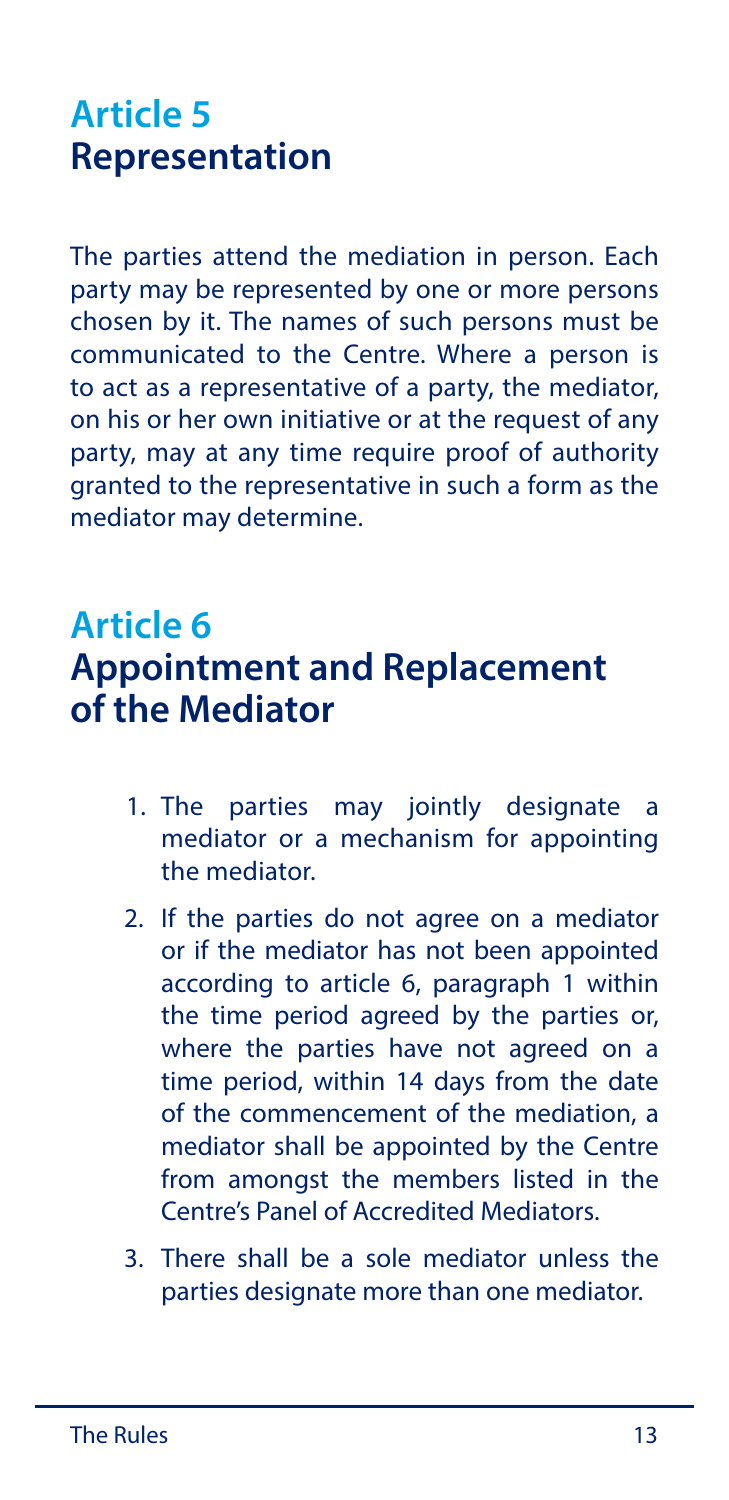- <span id="page-13-0"></span>4. The parties may agree in writing at any time to replace the mediator.
- 5. If a mediator resigns, is incapacitated or otherwise becomes unable to perform the mediator's functions, a new mediator shall be appointed pursuant to these Rules.

#### **Article 7 Impartiality and Independence of the Mediator**

- 1. Every prospective mediator shall provide the Centre, within 7 days after being notified with his or her nomination, with a signed statement of impartiality and independence in which he or she shall disclose any facts or circumstances which might affect or call into question his or her impartiality, independence or might be perceived to create a conflict of interest. The Centre shall promptly inform the parties of such disclosure. If within 7 days after being notified with the disclosure, a party objects to the appointment of the mediator, the Centre shall replace the mediator.
- 2. If, during the course of the mediation, a mediator becomes aware of any facts or circumstances that might call into question the mediator's independence or impartiality in the eyes of the parties, the mediator shall disclose those facts or circumstances to the parties in writing without delay. A party may object to the continued participation of the mediator. In such a case, the Centre shall replace the mediator.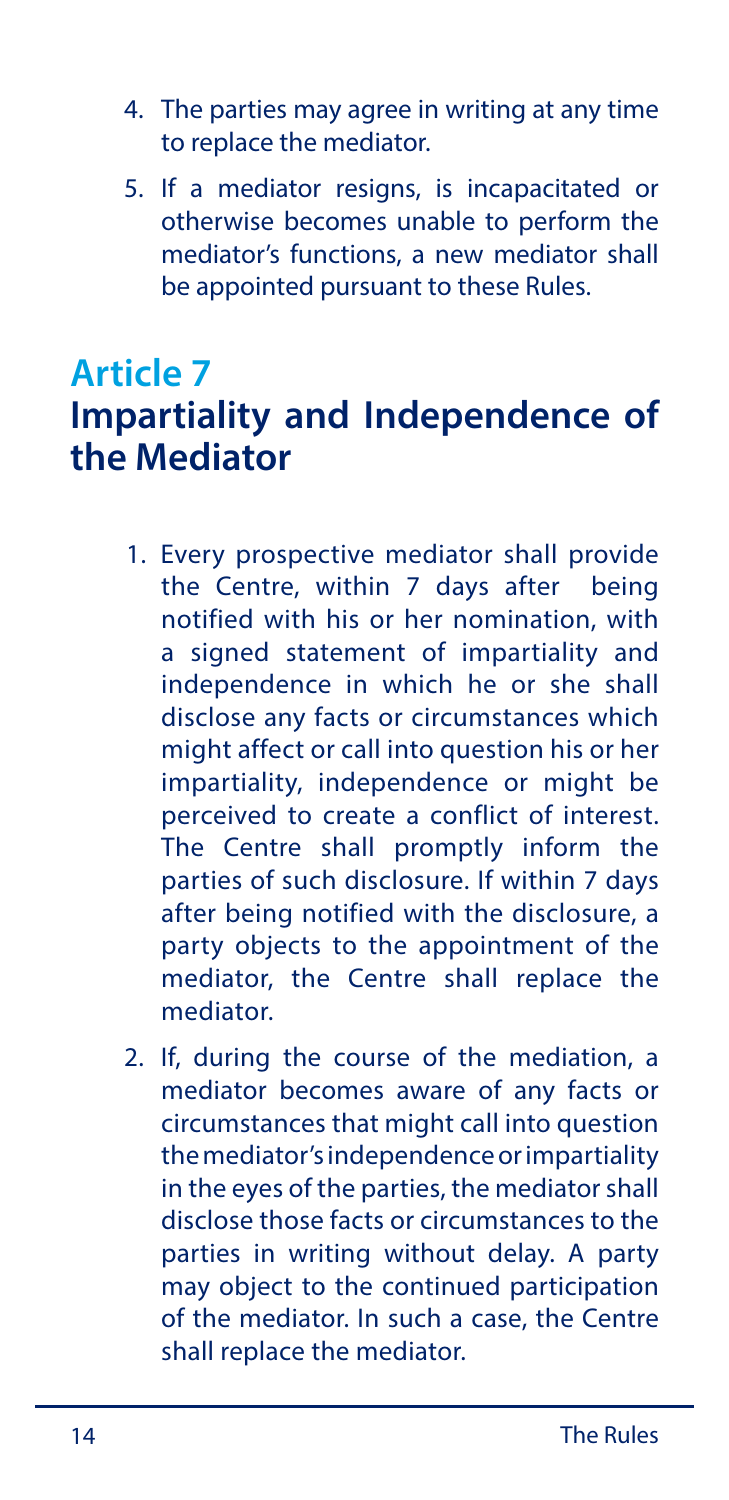#### <span id="page-14-0"></span>**Article 8 Conduct of the Mediation**

- 1. The mediator will explain to the parties, as well as to their representatives and/or assistants, how the mediation is normally conducted.
- 2. The mediator will conduct the process with fairness to all parties and will take particular care to ensure that all parties have adequate opportunities to be heard, to be involved in the process and have the opportunity to seek legal or other advice before finalising any resolution.
- 3. The mediator shall conduct the mediation in such a manner he or she deems appropriate, taking into account the circumstances of the case, the wishes of the parties and the need for a speedy settlement of the dispute. The mediator does not have the authority to impose a settlement on the parties.
- 4. The parties shall cooperate with the mediator in good faith to advance the mediation as expeditiously as possible.
- 5. The mediator is authorised to conduct joint or separate meetings with the parties and/or their representatives during the mediation process.
- 6. The mediator may, before or during the mediation meetings, request the parties to submit documents, case summaries and memoranda.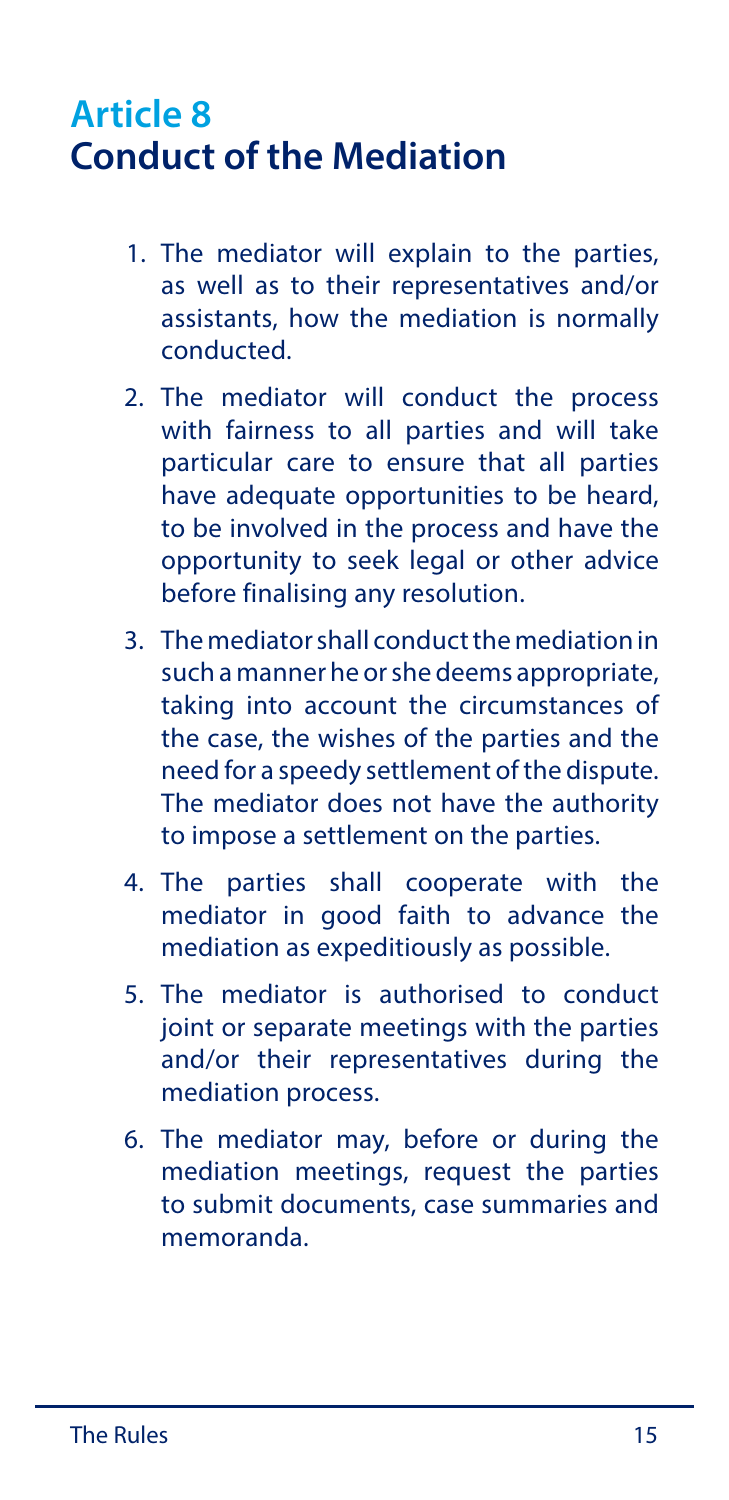- <span id="page-15-0"></span>7. In the event that a settlement of all or part of the dispute was not reached by the parties, the parties may jointly invite the mediator to make oral or written recommendations concerning an appropriate resolution of the dispute. The parties are not bound to accept such recommendations and the mediator is free to decline to make any such recommendation without being required to provide reasons.
- 8. Meetings between the parties and the mediator may take place on one day or over a series of days, as agreed between the mediator and the parties.

#### **Article 9 Termination of the Mediation**

- 1. The mediation shall terminate when:
	- a. a party withdraws from the mediation;
	- b. the mediator determines that an amicable settlement cannot be reached; or
	- c. a written settlement agreement is concluded.
- 2. The mediator may adjourn the mediation in order to allow the parties to consider specific proposals, get further information or for any other reason that the mediator deems helpful in furthering the mediation process. The mediation will then reconvene with the agreement of the parties.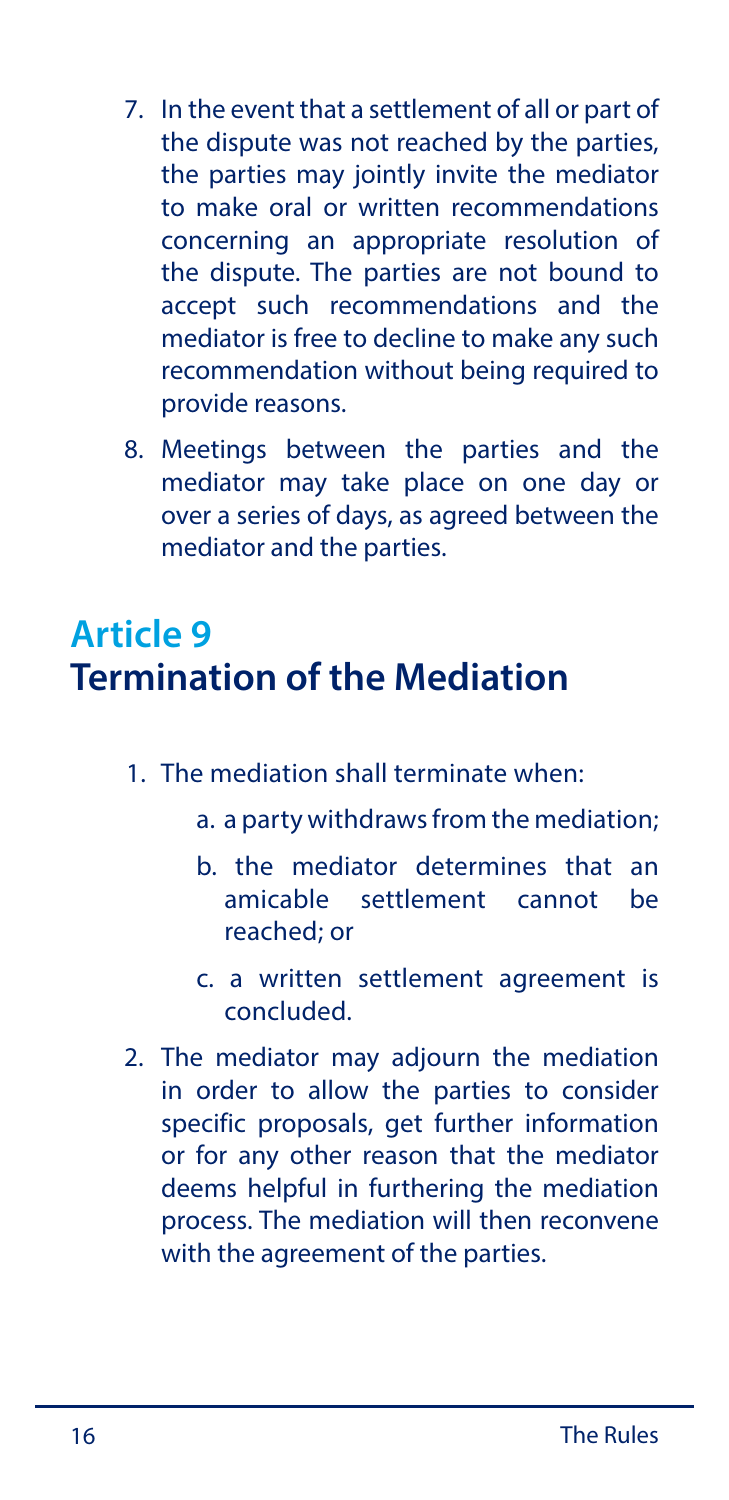### <span id="page-16-0"></span>**Article 10**

Any settlement reached in the mediation will not be legally binding until it has been reduced to writing and signed by, or on behalf of, the parties.

#### **Article 11 Confidentiality**

- 1. Unless the parties expressly agree in writing to the contrary, every person involved in the mediation, including the parties and their representatives, the mediator, and the Centre, undertake to keep confidential all documents, information and materials as well as all proposals and terms of any settlement in connection with the mediation, save and to the extent that a disclosure may be required according to a legal duty or to enforce the settlement agreement.
- 2. Every person involved in the mediation, including the parties and their representatives, the mediator and the Centre, acknowledge that any information, materials and settlement terms passing between the parties, mediator and/or the Centre, however communicated, are produced solely for the purposes of mediation and may not be produced as evidence or disclosed in a court of law, mediation or any other formal or informal processes, except as otherwise required by law.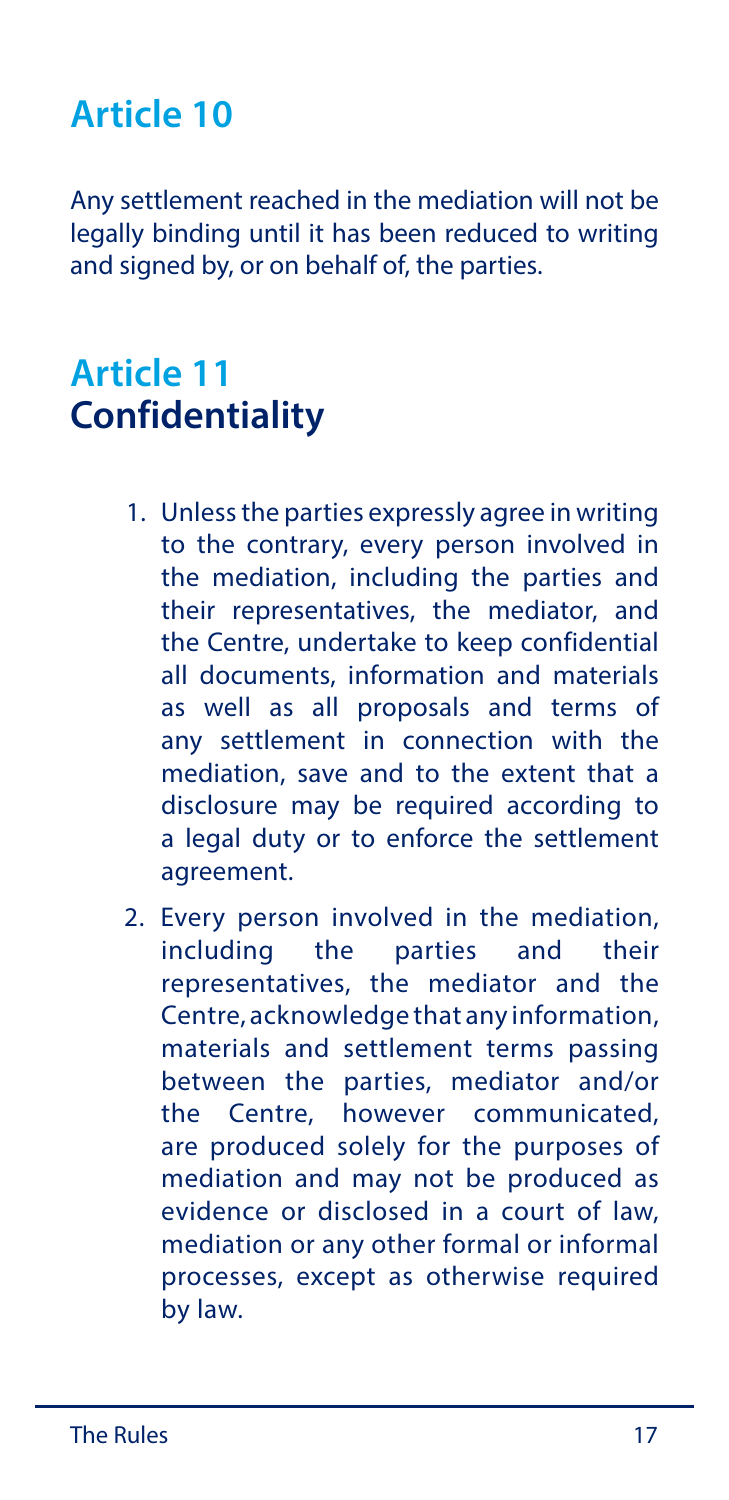<span id="page-17-0"></span>3. If a party discloses any information to the mediator in confidence during the mediation, the mediator shall not disclose this information to any other party or person without the specific consent of the party that disclosed it, unless disclosure is required by law.

#### **Article 12**

The parties, including their representatives, shall not call, or cause to be called, the mediator, any employee of the Centre or any person appointed in the mediation as a witness, nor require them to produce in evidence any information, materials or settlement terms relating to the mediation, in any court of law, mediation or other formal or informal processes; nor will the mediator, any employee of the Centre or any person appointed in the mediation act or agree to act as a witness, expert, mediator or consultant in any such process.

#### **Article 13 Exclusion of Liability**

Neither the mediators, the Centre, its employees, the members of both the Board of Trustees and the Advisory Committee nor any person appointed in the mediation shall be liable to any person based on any act or omission in connection with the mediation.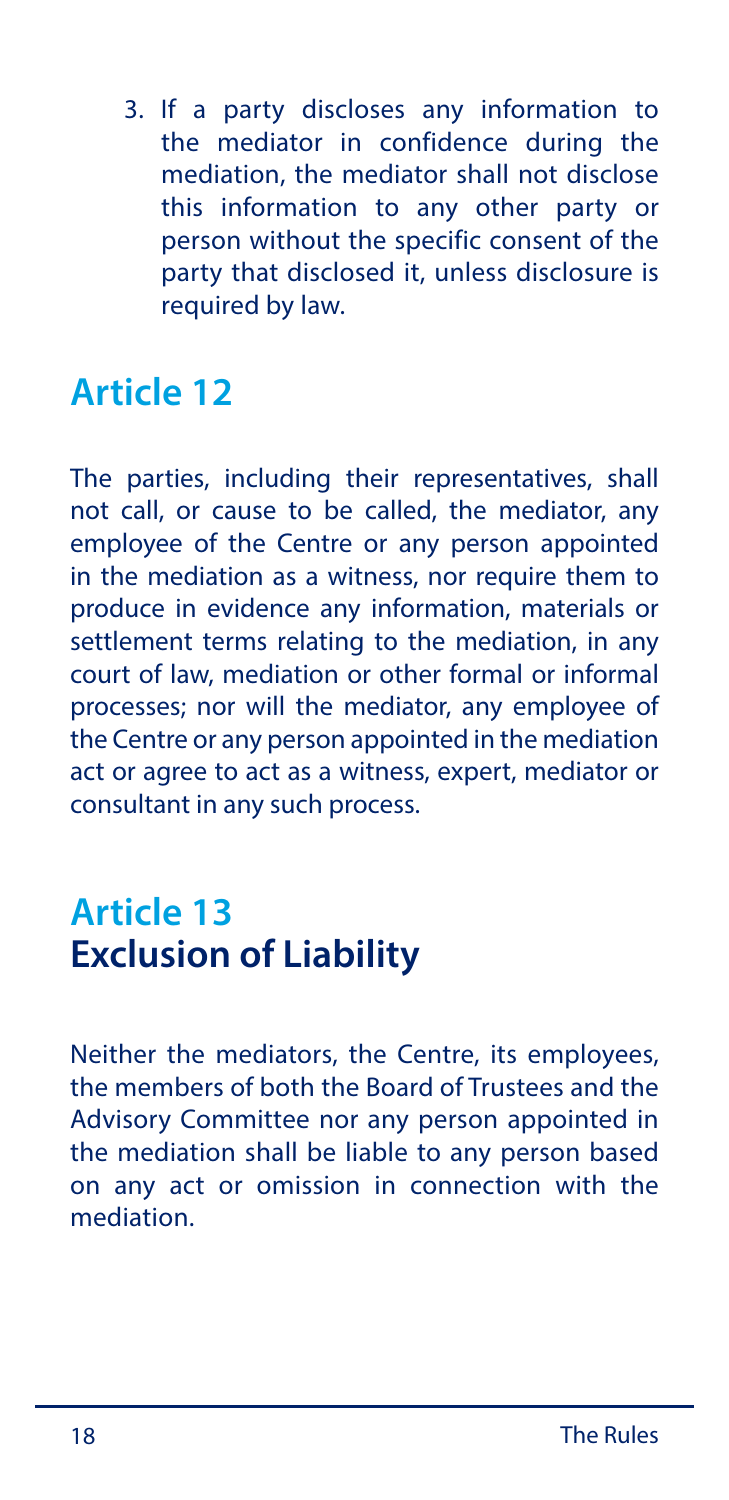#### <span id="page-18-0"></span>**Article 14 Costs of the Mediation**

- 1. The term "Costs" includes only:
	- a. The administrative fees to be determined in accordance with article 15;
	- b. The fees of the mediator to be determined in accordance with article 16;
	- c. The reasonable travel and other expenses incurred by the mediator, if any; and
	- d. Any fees and expenses of the appointing authority in case the Centre is not designated as the appointing authority.
- 2. In case the parties to ad hoc mediations or other ADR mechanisms agree that the Centre provides its administrative assistance to such mediations or ADR, these provisions shall apply, except where the parties agree on a different determination of the fees of the mediator or the neutral or on applying other rules in this respect.
- 3. The Costs shall be paid by the parties to the Centre in cash or by a certified check in the name of the Centre and delivered to its address. The payment of the Costs may be made by wire transfer indicating the case number with no charges on the Centre.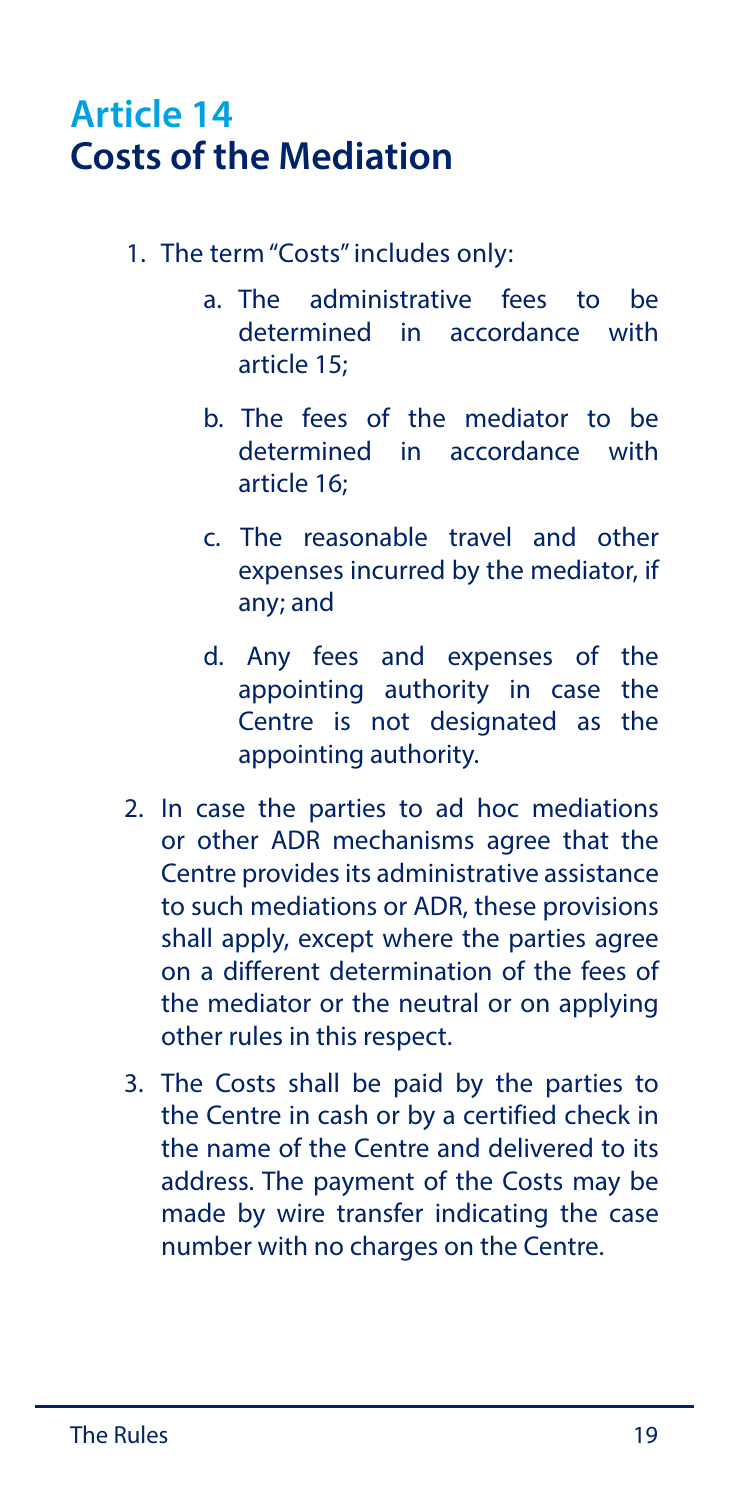#### <span id="page-19-0"></span>**Article 15 Administrative Fees**

- 1. The administrative fees shall be determined at the Centre's discretion depending on the tasks carried out by the Centre.
- 2. The administrative fees shall not be less than the minimum amount of US\$ 500 (five hundred) and shall not exceed the maximum amount of US\$ 3000 (three thousand).
- 3. In exceptional circumstances, the Centre may deviate from the minimum or the maximum amounts set out above.

#### **Article 16 Fees of the Mediator**

- 1. The fees of the mediator shall be determined based on the time reasonably spent by the mediator in the mediation proceedings, at an hourly rate fixed for such proceedings by the Centre in consultation with the mediator and the parties.
- 2. The hourly rate shall not be less than the minimum amount of US\$ 100 (one hundred) and shall not exceed the maximum amount of US\$ 300 (three hundred). It shall be determined in light of the complexity of the dispute, the amount in dispute, the experience of the mediator and any other relevant circumstances.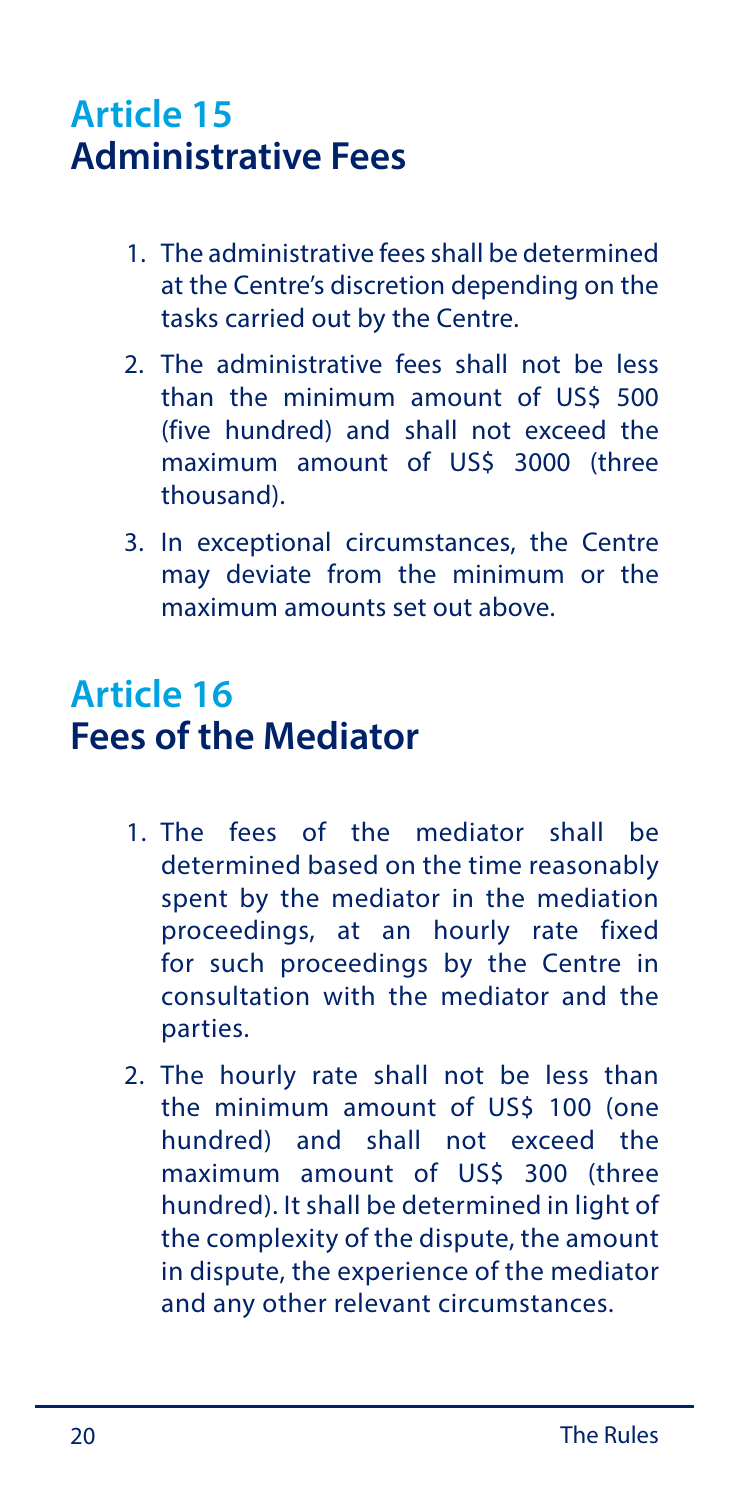- <span id="page-20-0"></span>3. In exceptional circumstances, the Centre may deviate from the minimum or the maximum hourly rates set out above.
- 4. The Centre's determination of the fees of the mediator in accordance with this article shall be final and subject to no revision.

### **Article 17 Deposit of Costs**

- 1. Upon the commencement of the mediation, the parties shall deposit at the Centre the advance on costs determined by the Centre to cover the administrative and mediator's fees. The Centre may subsequently request the parties to deposit supplementary amounts to cover the administrative and mediator's fees. Upon the termination of the mediation, the Centre shall render an accounting to the parties of deposits received and shall return the balance to the parties, if any.
- 2. Unless otherwise agreed upon by the parties, the determined costs and expenses are payable in equal shares by the parties.
- 3. If the required administrative and mediator's fees are not paid in full, the Centre shall so inform the parties in order that one or more of them may make the required payment. If such payment is not made, the Centre may request the mediator to suspend or terminate the mediation proceedings.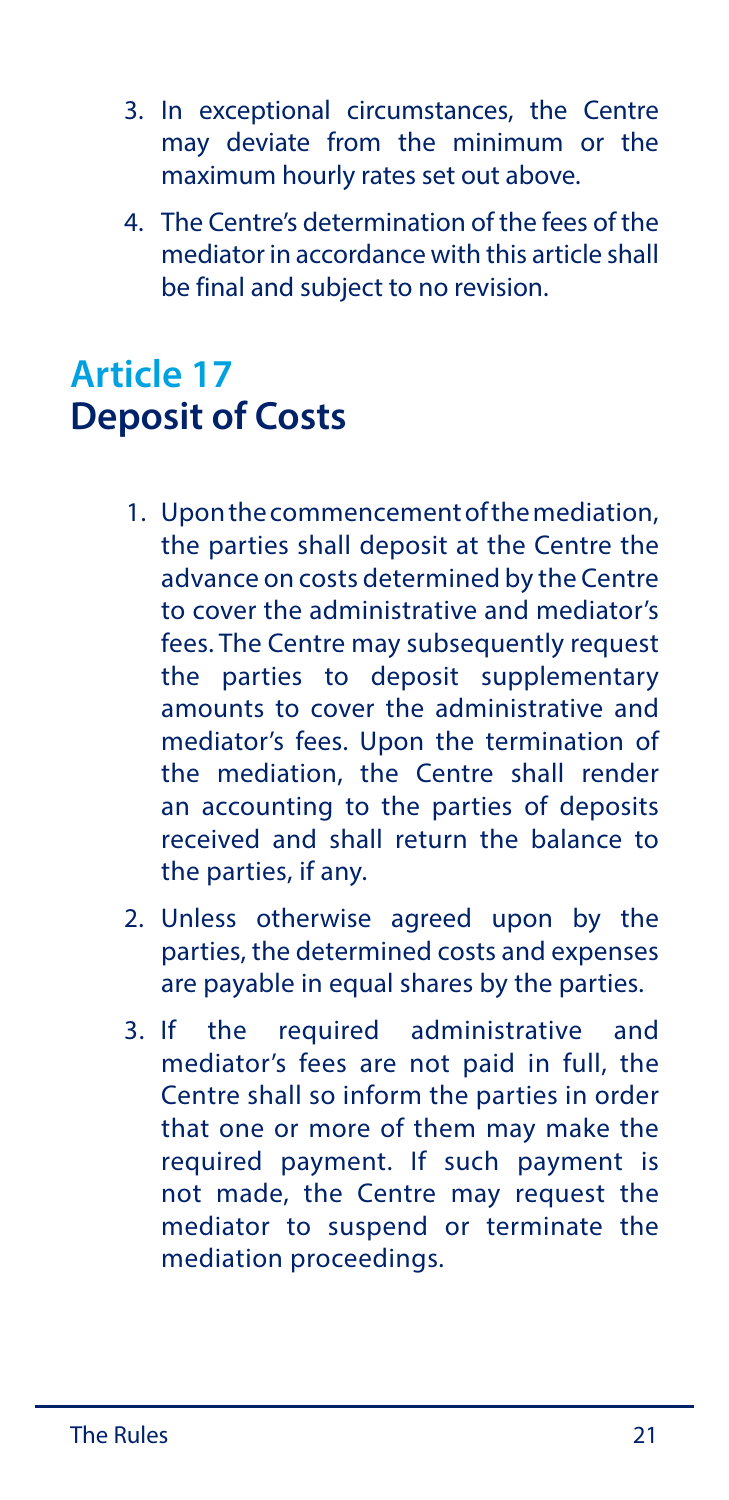### <span id="page-21-0"></span>**Article 18 Expenses**

The Centre shall fix an amount to cover any reasonable travel and other expenses of the mediator.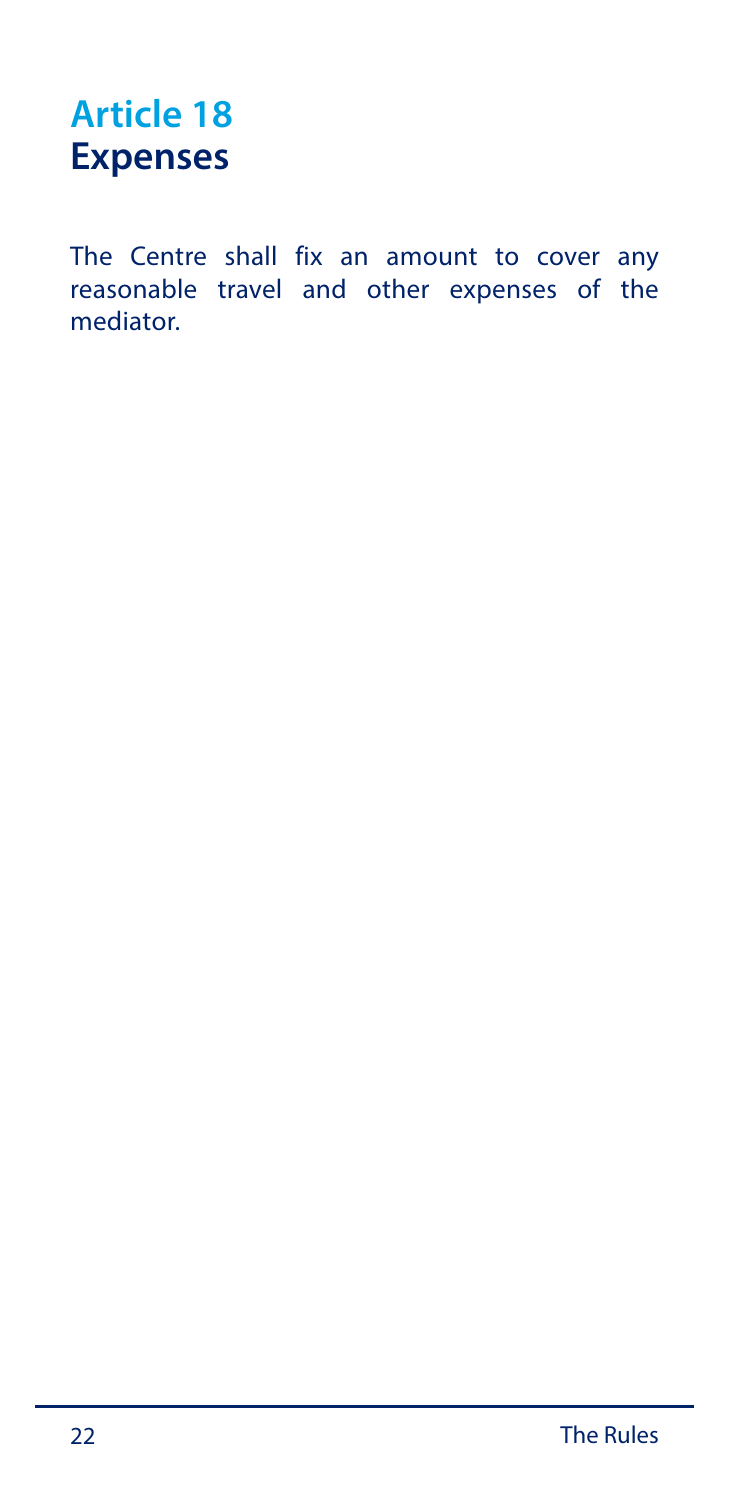## <span id="page-22-0"></span>**Annex to the Rules**

#### **Model Mediation Clauses**

The following are some variation of clauses that can be inserted into contracts referring disputes to the Centre for mediation.

#### **Simple mediation clause**

*Any dispute arising in connection with this agreement shall be settled by mediation in accordance with the Rules of Mediation of the Cairo Regional Centre for International Commercial Arbitration (CRCICA). Unless otherwise agreed between the parties, the mediator will be nominated by CRCICA.*

#### **Multi-tiered process**

*If any dispute arises in connection with this agreement, directors or other senior representatives of the parties with authority to settle the dispute will, within [ ] days of a written request from one party to the other, meet in a good faith effort to resolve the dispute.*